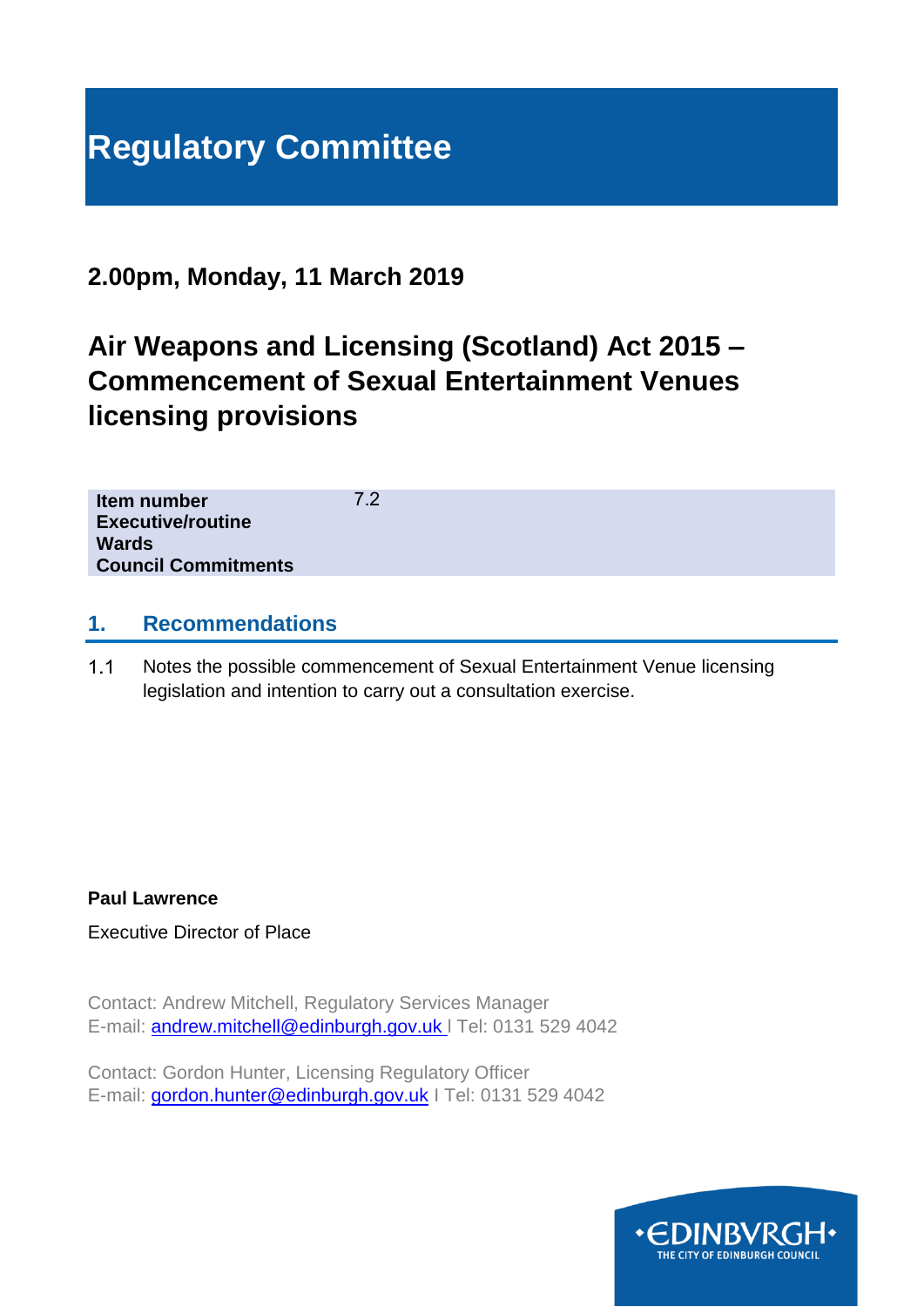# **Report**

# **Air Weapons and Licensing (Scotland) Act 2015 – Commencement of Sexual Entertainment Venues licensing provisions**

#### **2. Executive Summary**

- 2.1 This report provides the Committee with an update on the implementation and changes to the licensing regime as a result of the Air Weapons and Licensing (Scotland) Act 2015 in respect of Sexual Entertainment Venues.
- 2.2 Council Officers understand that a commencement order may be laid shortly and it will give an indicative timeline for possible implementation of legislation at a local level in respect of Sexual Entertainment Venues in early 2021

#### **3. Background**

- 3.1 Section 76 of the 2015 Act adds new sections 45A to 45C to the Civic Government (Scotland) Act 1982 in order to introduce a discretionary licensing regime for sexual entertainment venues (SEVs). Section 76 also amends section 41 of the 1982 Act to specifically exclude sexual entertainment venues from the definition of places of public entertainment so that a public entertainment licence cannot also be required for those venues. A sexual entertainment venue licence will only be required where a local authority makes a resolution in these terms under new section 45B of the 1982 Act.
- 3.2 Council Officers understand that a commencement order may be laid shortly and that the indicated timeline for consideration of the introduction of a licensing regime at a local level in respect of SEVs being included within the 1982 Act is April 2019.
- 3.3 The key aims of civic licensing are the preservation of public safety and order and the prevention of crime. A specific licensing regime for sexual entertainment venues will allow local authorities to consider local circumstances in setting the number of venues able to operate within their areas and to exercise appropriate control and regulation of these venues. A published sexual entertainment policy statement would be required to provide local communities with a clear indication of the local authority's policy and examples of licensing conditions, along with enforcement details. The policy should also demonstrate how the local authority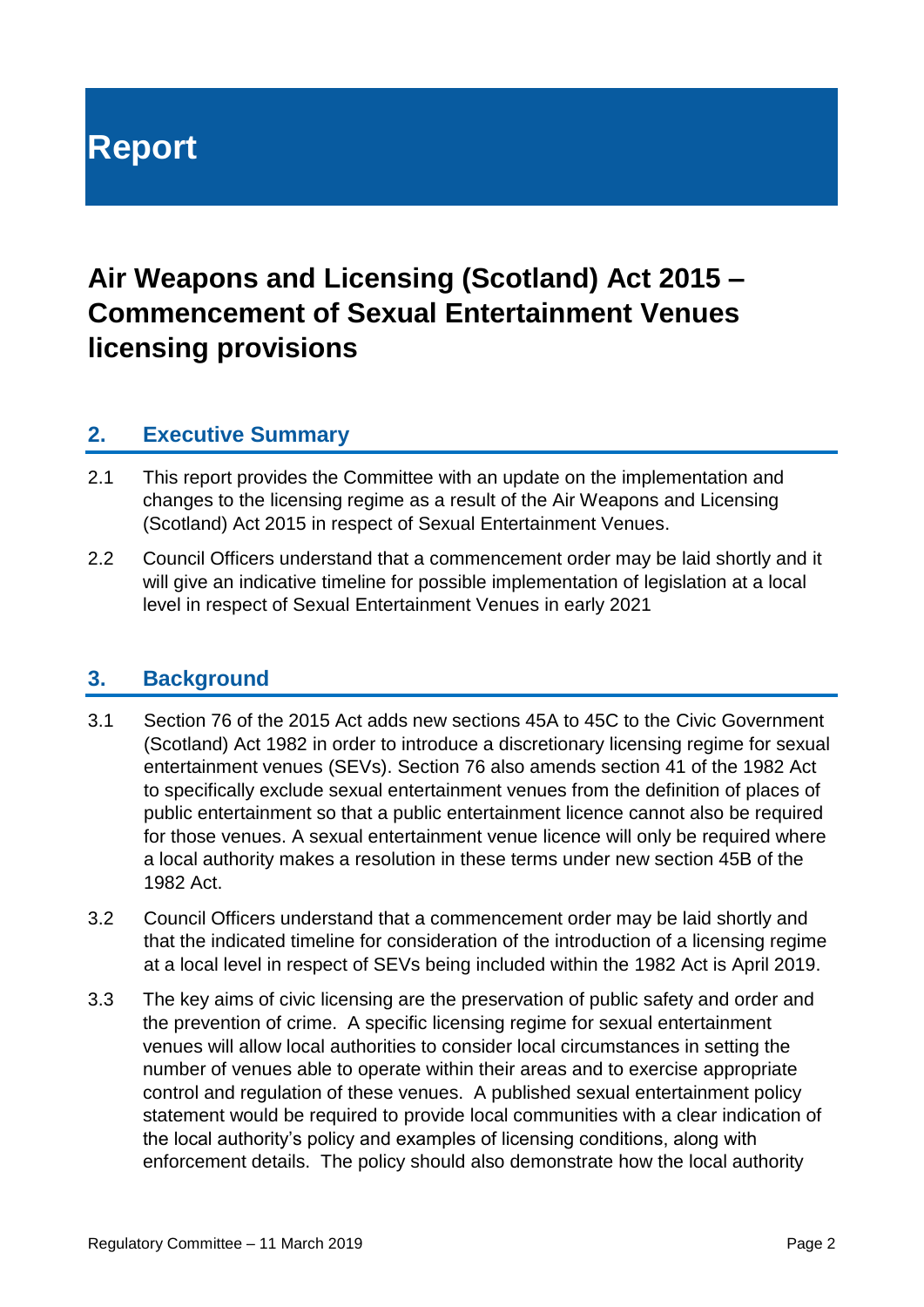intends to help protect the safety and wellbeing of performers, customers and the wider public

- 3.4 Where a local authority opts to licence SEVs, the provisions at section 45A of the 1982 Act require a licence for premises operated as a SEV where the sexual entertainment is performed live, is for the direct or indirect financial benefit of the organiser and is for the sole or principal purpose of sexual stimulation of members of the audience. However, premises where sexual entertainment is provided on no more than three occasions in a twelve month period are not to be treated as SEVs.
- 3.5 Scottish Government has indicated that local authorities are best placed to reflect the views of the communities they serve and to determine whether sexual entertainment establishments should be licensed within their areas, and if so, under what conditions. To assist in the process Scottish Government intends issuing guidance at the time of the commencement of the legislation.
- 3.6 A local authority licensing SEVs will have to publish a SEV policy statement, developed in consultation with relevant interest groups (including violence against women partnerships and similar groups) which will provide local communities with a clear indication of the local authority's policy.

### **4. Main report**

- 4.1 The purpose of regulating this type of activity is the preservation of public safety and order and the prevention of crime. The introduction of the legislation is aimed at giving local authorities powers to improve standards in the industry, ensuring the safety of performers and customers, regulating the impact on the locality, improving local accountability and control.
- 4.2 Currently local licensing boards have regulated adult entertainment via the existing licensing regime for alcohol. The introduction of this legislation removes that control.
- 4.3 Unlike many local authority areas, Edinburgh currently has a small number of venues that fall under the criteria for SEVs, should a licensing scheme be introduced.
- 4.4 Where a local authority decides to license SEVs, section 45B of the 1982 Act, requires the local authority to pass a resolution to implement SEV licensing.
- 4.5 In considering whether to pass a resolution a local authority should consider whether it will wish to control SEVs either now or in the future. If there is no resolution in place, then no licence is required to operate an SEV. If the Council does not adopt this discretionary power then SEVs will continue to operate without any direct control from the Council.
- 4.6 As part of the implementation process Scottish Government has committed to issuing guidance to assist local authorities in the development of SEV Policy statements, and intends to include draft licensing conditions as part of the documentation. This Guidance is not yet published.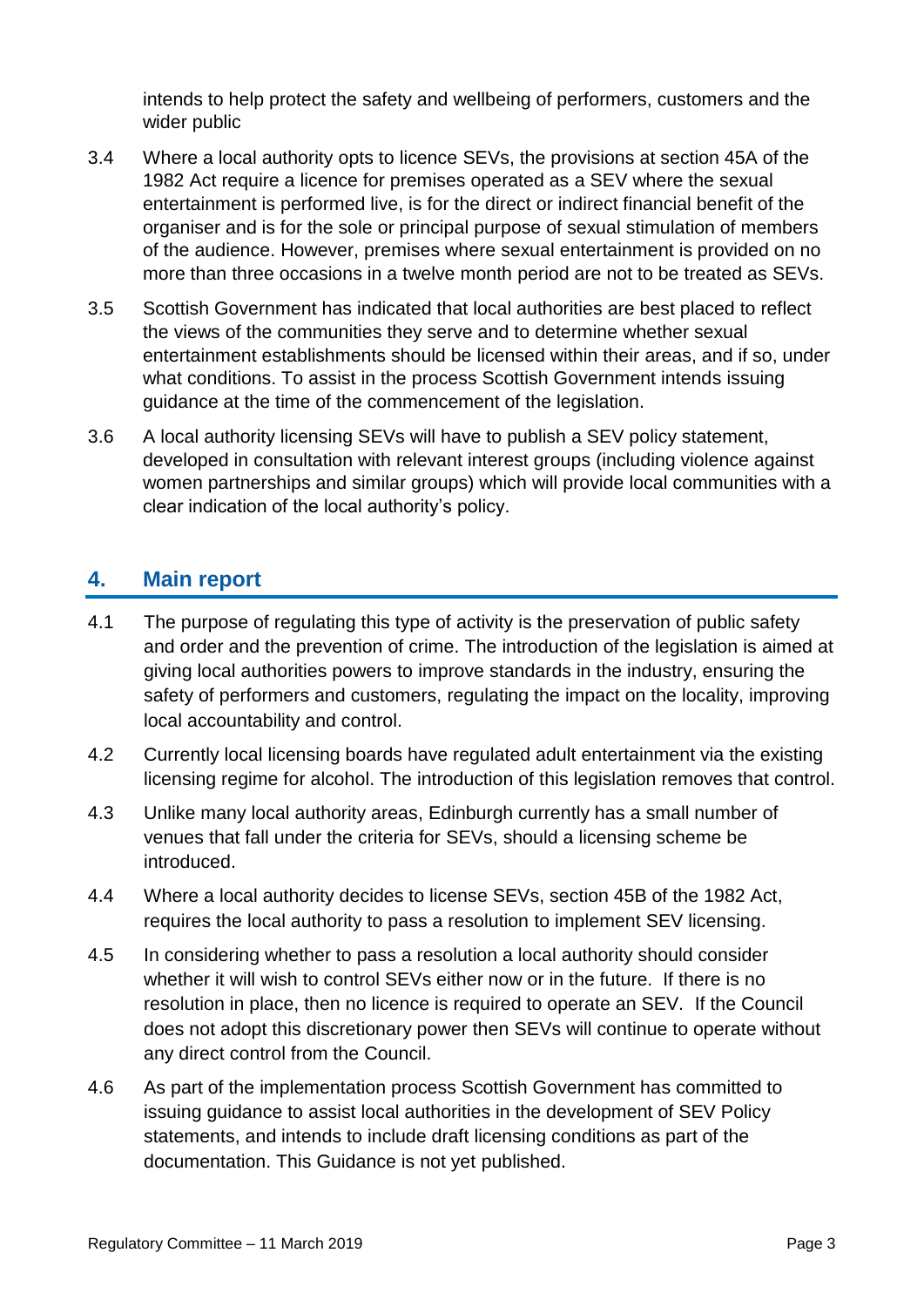4.7 It is proposed to start a consultation exercise in April 2019, with a view to gaining a broader understanding of community views in relation to the potential introduction of a resolution which, if implemented, would require such premises to be licensed in 2021. A proposed time line for consideration is included in Appendix 2.

### **5. Next Steps**

- 5.1 Given the complexity if the issues involved in the introduction of a policy in respect of SEVs, it is proposed to commence a consultation exercise as outlined in Appendix 2.
- 5.2 Where a local authority passes a resolution, it must specify a date from when it is to take effect in their area. This must be at least one year from the date the resolution is passed. The local authority must also publish notice that it has passed a resolution not less than 28 days prior to the date the resolution is to take effect. The notice must state the general effect of the licensing procedure and provisions at Schedule 2 of the 1982 Act, as modified for SEVs, and be published either electronically or in a local newspaper
- 5.3 Council Officers understand that, whilst a commencement order may be laid shortly, this would be subject to Parliamentary process. Accordingly if there is a delay it could affect the indicated timeline for consideration of legislation at a local level. Any changes would be notified to committee and the time line amended.

# **6. Financial impact**

- 6.1 The Council's scale of fees for licensing applications was approved with effect from 1 April 2018. Any costs implementing policy changes will be contained within the current ring-fenced income generated from licence application fees.
- 6.2 A new fee would need to be devised and approved by committee.

## **7. Stakeholder/Community Impact**

- 7.1 There is a requirement to carry out a statutory consultation as part of the resolution process and the timeline is outlined in Appendix 2.
- 7.2 In developing a policy, it will be necessary to consult with a wide range of stakeholders and this should include organisations such as violence against women partnerships, child protection committees, community councils, local residents, gender groups, local business communities, existing businesses and Police Scotland.
- 7.3 It is recognised that concerns have been raised previously that such activity may be commercial sexual exploitation and encourages unhealthy attitudes to women and therefore damages society as a whole.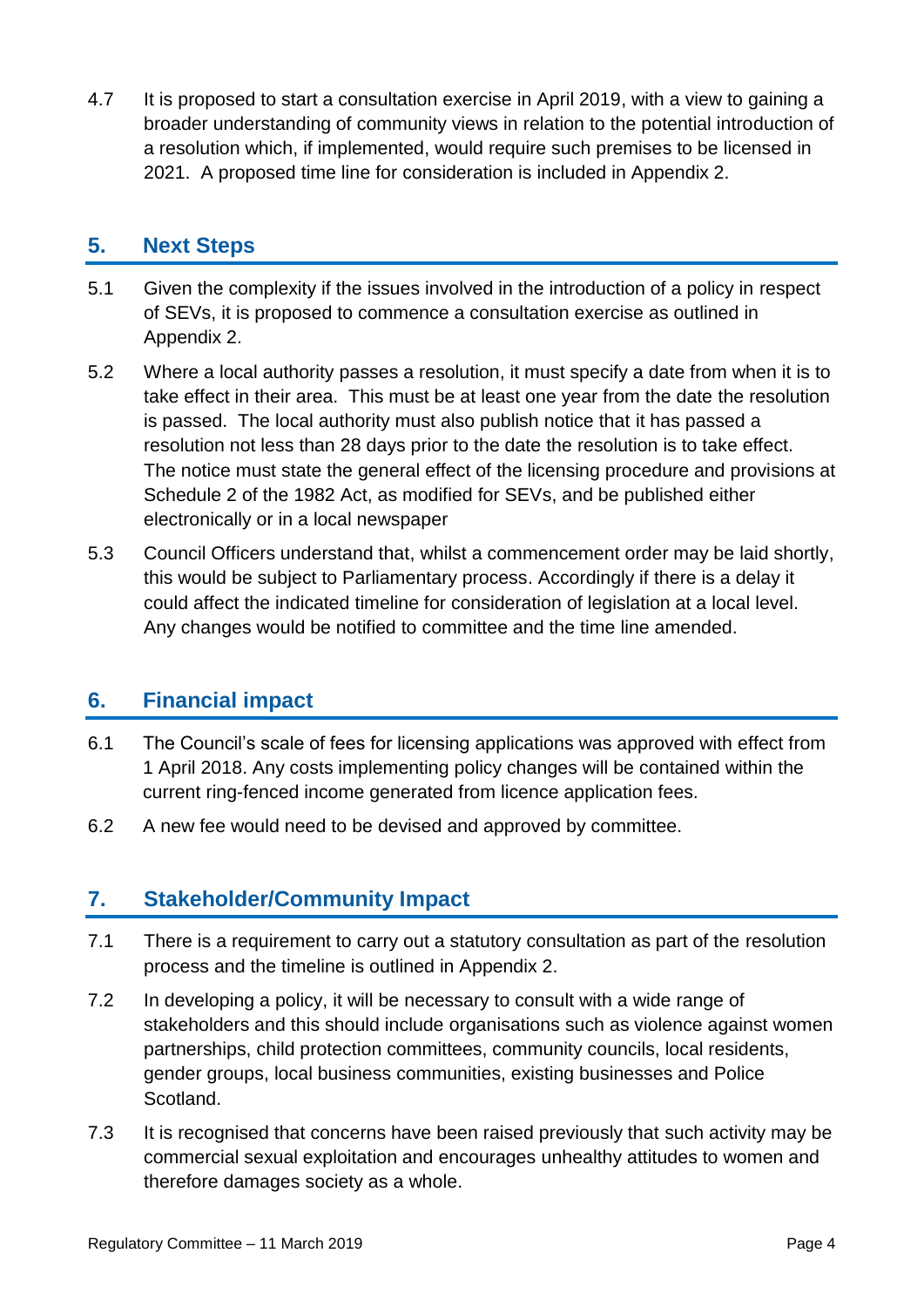- 7.4 The Scottish Government stated during the passage of the 2015 Act that it acknowledges through the introduction of this legislation the freedom of adults to engage in legal activities and employment. However, it continues to promote, through all relevant means gender equality and actions that tackle out-dated attitudes that denigrate or objectify particular groups or individuals.
- 7.5 Equally Safe: Scotland's strategy for preventing and eradicating violence against women and girls was first published in 2014 and updated in 2016. It sets out a definition of violence against women and girls which includes 'commercial sexual exploitation, including prostitution, lap dancing, stripping, pornography and human trafficking'. Whilst recognising the conflict between this definition and the licensing of sexual entertainment venues, Scottish Government intends that it will help to ensure that such activities take place in safe and regulated environments
- 7.6 At the Regulatory Committee meeting on 3 February 2013, following a period of consultation the committee agreed to amend the Public Entertainment Resolution to remove premises used as 'saunas or massage parlours' from the requirement to obtain a public entertainment licence. This report and possibly regulatory regime will not apply to such premises and there is no scope to include them in any new scheme.
- 7.7 A full equalities impact assessment will be completed as part of the consultation process.

# **8. Background reading/external references**

- 8.1 [Equally Safe: Scotland's strategy for preventing and eradicating violence against](https://www.gov.scot/publications/equally-safe-scotlands-strategy-prevent-eradicate-violence-against-women-girls/)  [women and girls](https://www.gov.scot/publications/equally-safe-scotlands-strategy-prevent-eradicate-violence-against-women-girls/)
- 8.2 [The Trafficking and Exploitation Strategy](https://www2.gov.scot/Resource/0051/00518587.pdf)
- 8.3 Item 73- [Review of public entertainment licensing -](http://www.edinburgh.gov.uk/download/meetings/id/59165/item_73_-_review_of_public_entertainment_licensing) Regulatory Committee Report 3 [February 2014](http://www.edinburgh.gov.uk/download/meetings/id/59165/item_73_-_review_of_public_entertainment_licensing)

## **9. Appendices**

- 9.1 Appendix 1 Civic Government (Scotland) Act 1982
- 9.2 Appendix 2 Proposed timeline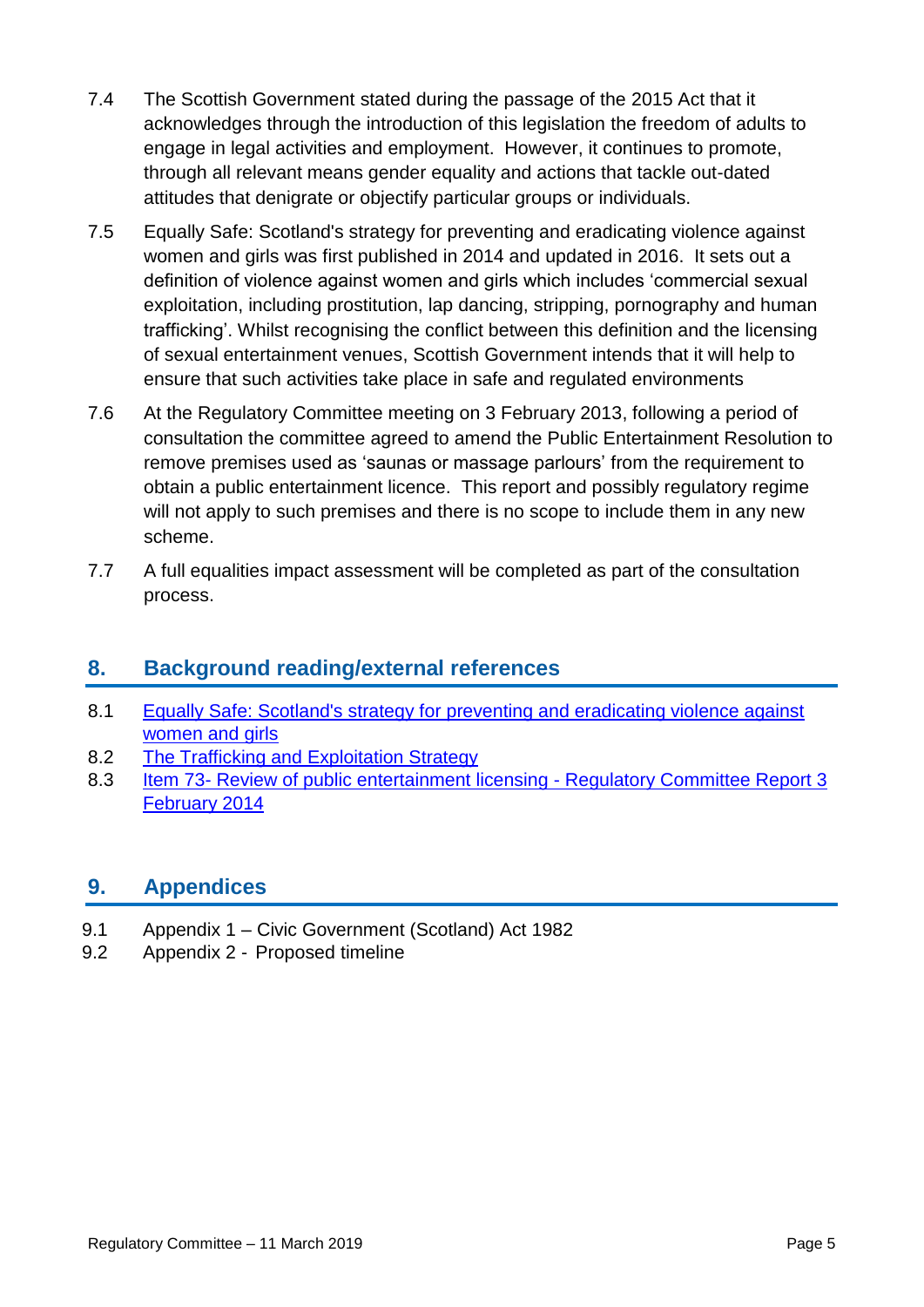#### **Appendix 1 – Civic Government (Scotland) Act 1982**

#### **Section 45A - Licensing of sexual entertainment venues: interpretation**

- (1) This section applies for the purposes of the interpretation of section 45B and Schedule 2 (as modified for the purposes of section 45B).
- (2) "Sexual entertainment venue" means any premises at which sexual entertainment is provided before a live audience for (or with a view to) the financial gain of the organiser.
- (3) For the purposes of that definition—

"audience" includes an audience of one,

"financial gain" includes financial gain arising directly or indirectly from the provision of the sexual entertainment,

"organiser", in relation to the provision of sexual entertainment in premises, means—

- (a) the person ("A") who is responsible for—
	- (i) the management of the premises, or
	- (ii) the organisation or management of the sexual entertainment, or
- (b) where A exercises that responsibility on behalf of another person (whether by virtue of a contract of employment or otherwise), that other person,

"premises" includes any vehicle, vessel or stall but does not include any private dwelling to which the public is not admitted,

"sexual entertainment" means—

- (a) any live performance, or
- (b) any live display of nudity,

which is of such a nature that, ignoring financial gain, it must reasonably be assumed to be provided solely or principally for the purpose of sexually stimulating any member of the audience (whether by verbal or other means).

- (4) For the purposes of the definition of "sexual entertainment", "display of nudity" means—
	- (a) in the case of a woman, the showing of (to any extent and by any means) her nipples, pubic area, genitals or anus,
	- (b) in the case of a man, the showing of (to any extent and by any means) his pubic area, genitals or anus.
- (5) Sexual entertainment is provided if (and only if) it is provided (or allowed to be provided) by or on behalf of the organiser.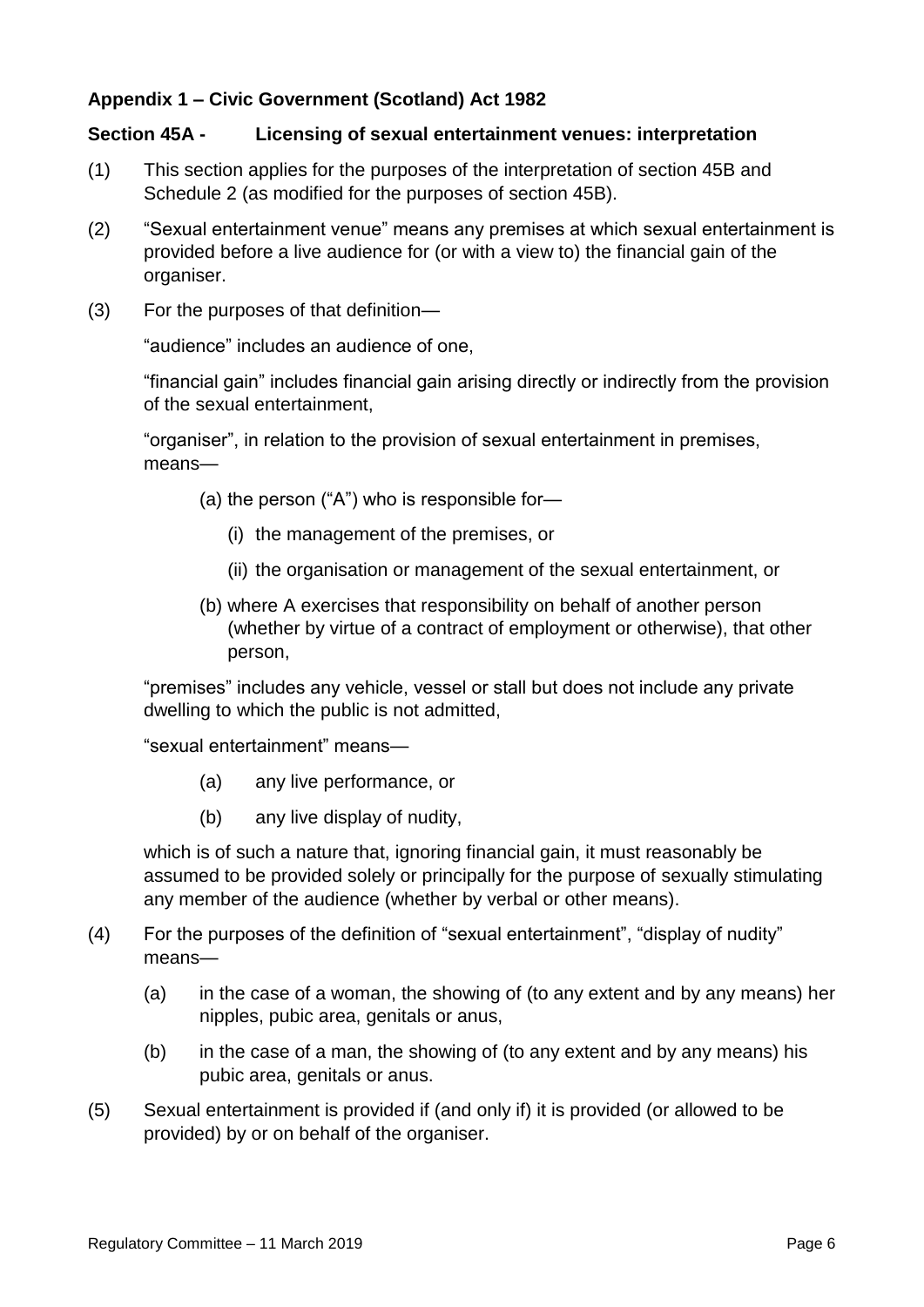- (6) References in Schedule 2 (as modified for the purposes of section 45B) to the use of any premises by a person as a sexual entertainment venue are to be read as references to their use by the organiser.
- (7) The following are not sexual entertainment venues—
	- (a) a sex shop (within the meaning of paragraph 2(1) of Schedule 2),
	- (b) such other premises as the Scottish Ministers may by order specify.
- (8) An order under subsection (7)(b) may make different provision for different purposes.
- (9) Premises at which sexual entertainment is provided as mentioned in subsection (2) on a particular occasion ("the current occasion") are not to be treated as a sexual entertainment venue if sexual entertainment has not been provided on more than 3 previous occasions which fall wholly or partly within the period of 12 months ending with the start of the current occasion.
- (10) For the purposes of subsection (9)—
	- (a) each continuous period during which sexual entertainment is provided on the premises is to be treated as a separate occasion, and
	- (b) where the period during which sexual entertainment is provided on the premises exceeds 24 hours, each period of 24 hours (and any part of a period of 24 hours) is to be treated as a separate occasion.
- (11) The Scottish Ministers may by order provide for—
	- (a) descriptions of performances, or
	- (b) descriptions of displays of nudity,

which are not to be treated as sexual entertainment for the purposes of this section.

(12) An order under subsection (7)(b) or (11) is subject to the negative procedure.

#### **Section 45B Licensing of sexual entertainment venues**

- (1) A local authority may resolve that Schedule 2 (as modified for the purposes of this section) is to have effect in their area in relation to sexual entertainment venues.
- (2) If a local authority passes a resolution under subsection (1), Schedule 2 (as so modified) has effect in their area from the day specified in the resolution.
- (3) The day mentioned in subsection (2) must not be before the expiry of the period of one year beginning with the day on which the resolution is passed.
- (4) A local authority must, not later than 28 days before the day mentioned in subsection (2), publish notice that they have passed a resolution under this section.
- (5) The notice must—
	- (a) state the general effect of Schedule 2 (as modified for the purposes of this section), and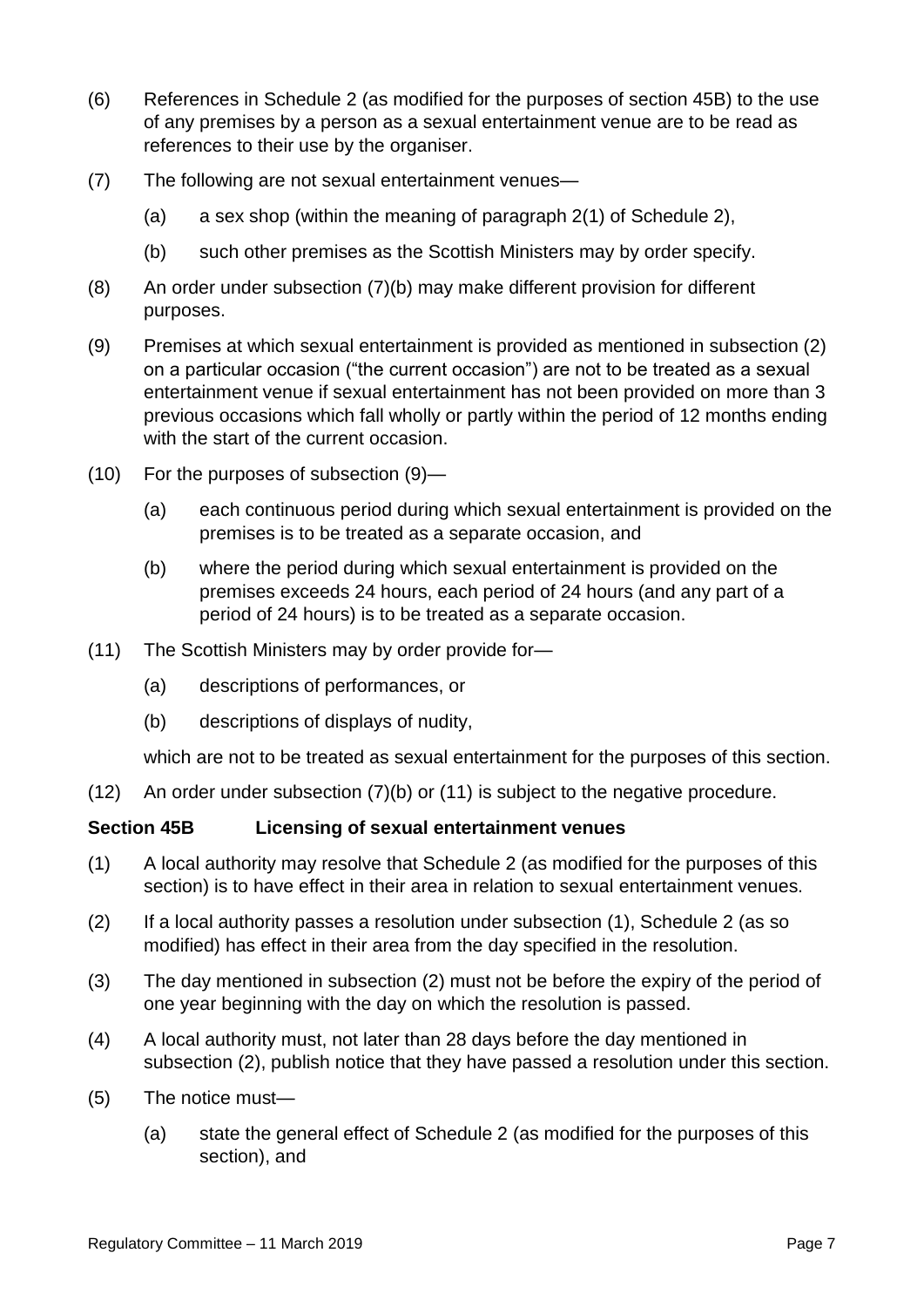- (b) be published electronically or in a newspaper circulating in the local authority's area.
- (6) or the purposes of this section, paragraphs 1 and 3 to 25 of Schedule 2 apply with the following modifications—
	- (a) references to a sex shop are to be read as references to a sexual entertainment venue,
	- (b) references to the use by a person of premises, vehicles, vessels or stalls as a sexual entertainment venue are to be read as references to their use by the organiser,
	- (c) in paragraph 1—
		- (i) in sub-paragraph (b)—
			- (A) the word "or" immediately following paragraph (i) is omitted,
			- (B) paragraph (ii) is omitted, and
		- (ii) sub-paragraph (c) is omitted,
	- (d) in paragraph 7—
		- $(i)$  in sub-paragraph  $(2)$ , at the beginning insert " Subject to subparagraph (3A), ", and
		- (ii) after sub-paragraph (3) insert—
			- "(3A) If a local authority consider it appropriate to do so in relation to an application, the local authority may dispense with the requirement to publish an advertisement under sub-paragraph (2) and may instead publish notice of the application electronically.
			- (3B) Publication under sub-paragraph (3A) must be not later than 7 days after the date of the application.
			- (3C) The applicant must also, not later than 7 days after the date of the application—
				- (a) send a copy of the application to each person or body listed in the local authority's determination under subparagraph (3D), and
				- (b) submit to the local authority a certificate stating that the applicant has complied with this sub-paragraph.
			- (3D) For the purposes of sub-paragraph (3C), a local authority must—
				- (a) from time to time determine the persons or bodies who must receive a copy of the application, and
				- (b) publicise the determination in such manner as they consider appropriate.",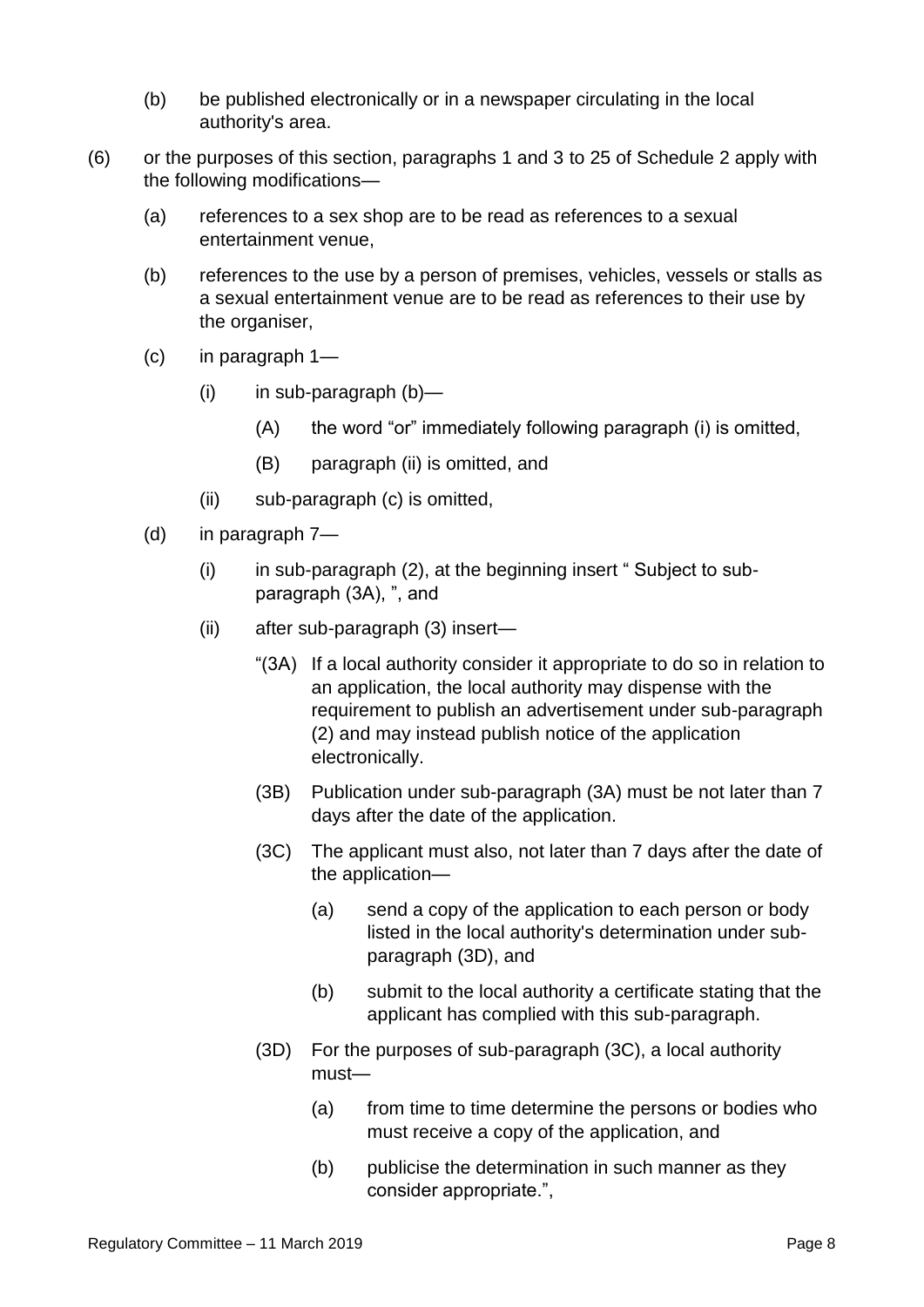- (e) in paragraph 9—
	- $(i)$  in sub-paragraph  $(5)(c)$ 
		- (A) after the word "in" insert " the local authority's area or ",
		- (B) after the word "for" insert " their area or ",
	- (ii) after sub-paragraph (5) insert—
		- "(5A) For the purposes of sub-paragraph (5)(c), a local authority must—
			- (a) from time to time determine the appropriate number of sexual entertainment venues for their area and for each relevant locality, and
			- (b) publicise the determination in such manner as they consider appropriate.",
	- (iii) after sub-paragraph (6) insert—

"(6A) A local authority may refuse an application for the grant or renewal of a licence despite the fact that a premises licence under Part 3 of the Licensing (Scotland) Act 2005 is in effect in relation to the premises, vehicle, vessel or stall to which the application relates.",

- (f) in paragraph  $12(2)(b)$ , for "shorter" substitute " other ",
- $(g)$  in paragraph 19(1)(e), for the words from "without" to the end of paragraph (e) substitute "knowingly permits any person under the age of 18 to enter the sexual entertainment venue—
	- (i) at a time when sexual entertainment is being provided, or

(ii)ithout reasonable excuse, at any other time,", and

- (h) in paragraph 25, in each of sub-paragraphs  $(1)(a)$  and  $(2)$ , for "45" substitute " 45B ".
- (7) In carrying out functions conferred by virtue of this section, a local authority must have regard to any guidance issued by the Scottish Ministers.

#### **Section 45C - Statements of policy in relation to sexual entertainment venues**

- (1) This section applies where a local authority passes a resolution under section 45B(1).
- (2) The local authority must prepare a statement of their policy with respect to the exercise of their functions in relation to the licensing of sexual entertainment venues (a "SEV policy statement").
- (3) In preparing a SEV policy statement, a local authority must—
	- (a) consider the impact of the licensing of sexual entertainment venues in their area, having regard, in particular, to how it will affect the objectives of—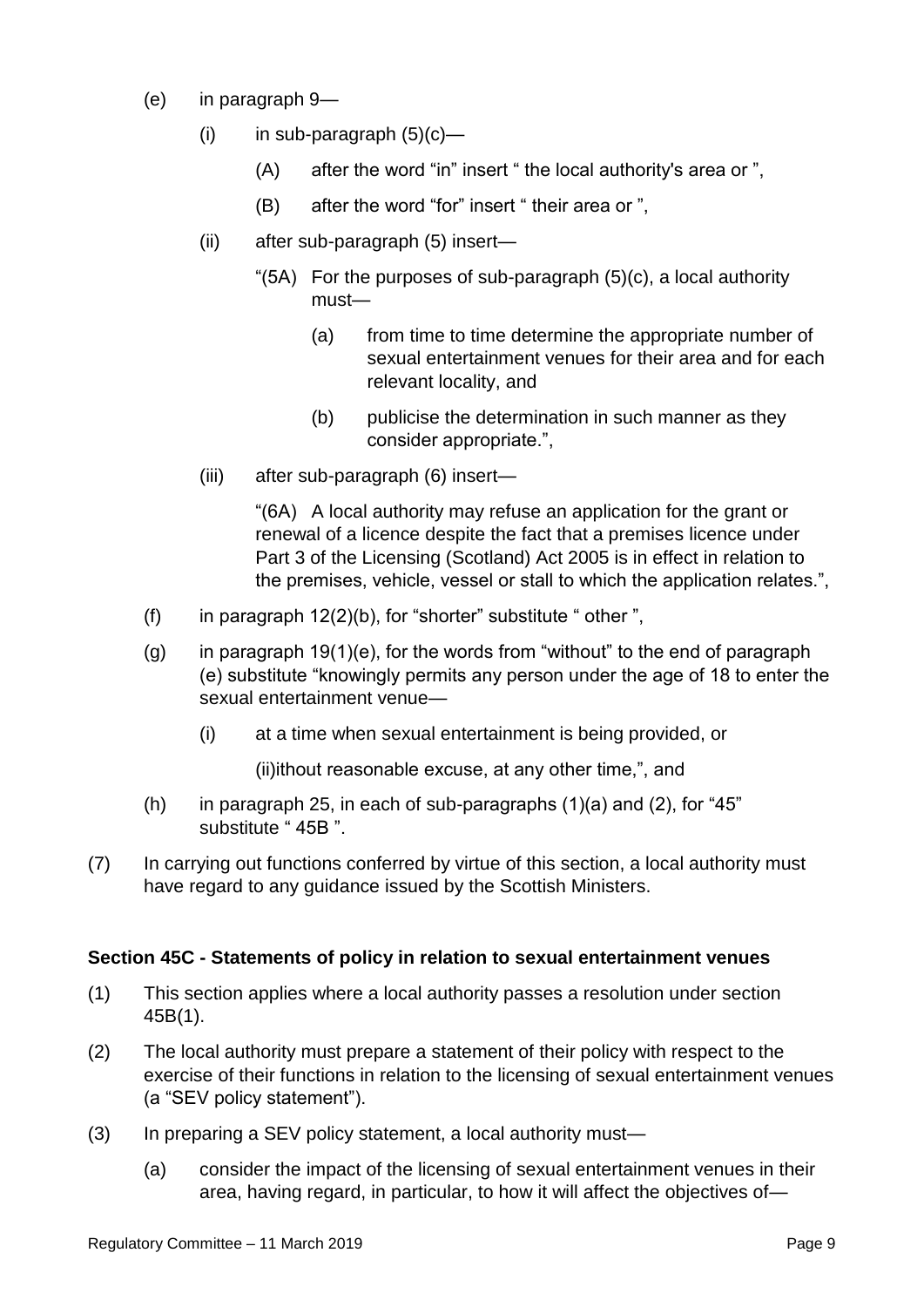- (i) preventing public nuisance, crime and disorder,
- (ii) securing public safety,
- (iii) protecting children and young people from harm,
- (iv) reducing violence against women, and
- (b) consult such persons or bodies as they consider appropriate.
- (4) The local authority must publish the SEV policy statement at the same time and in the same manner as they publish the notice of the resolution under section 45B(4).
- (5) The local authority must—
	- (a) from time to time review the SEV policy statement and make such revisions as they consider appropriate (if any), and

(b)ublish the revised statement in such manner as they consider appropriate.

- (6) Subsection (3) applies to a review of a SEV policy statement as it applies to preparing such a statement.
- (7) In exercising their functions in relation to the licensing of sexual entertainment venues, a local authority must have regard to their SEV policy statement or revised statement.
- (8) In this section—

"children" means persons under the age of 16,

"young people" means persons aged 16 or 17.]